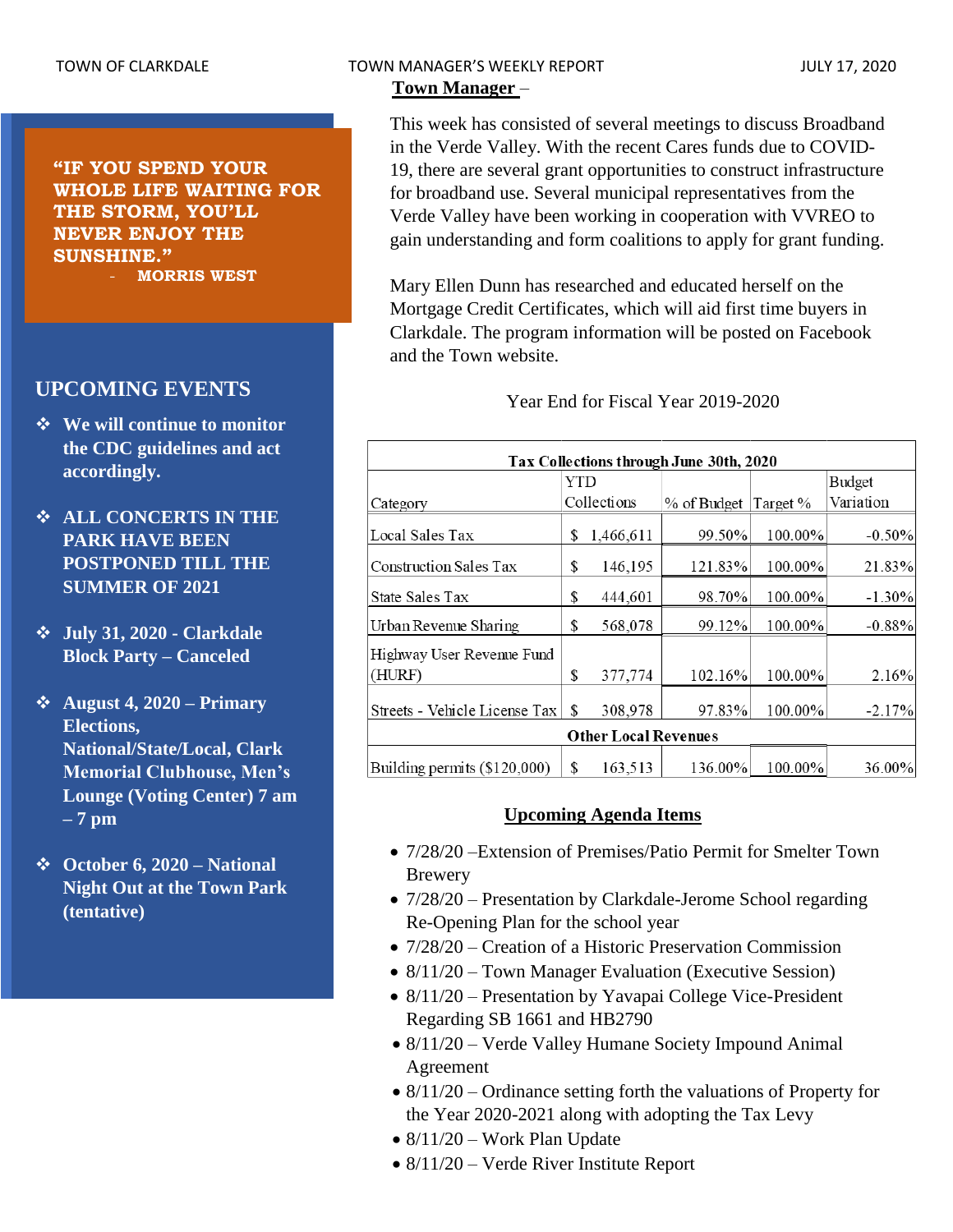TOWN OF CLARKDALE TOWN MANAGER'S WEEKLY REPORT TOWN OF CLARKDALE

# Yavapai County COVID-19 Update 7/17/2020 10:30:00 AM

| <b>Yavapai County</b><br>Confirmed Cases: 1329 Deaths: 26 Recoveries: 516                                                                                                                                                                                                                                                                                                                             |                                                                                                                              |                                                                                                                                        |                                                                                                                                                                                                                                                                                                                                                                                                                                                       |                                                                                                                                                                           | Arizona<br>138523                                                                                                      | Deaths: 2583                                                                           |
|-------------------------------------------------------------------------------------------------------------------------------------------------------------------------------------------------------------------------------------------------------------------------------------------------------------------------------------------------------------------------------------------------------|------------------------------------------------------------------------------------------------------------------------------|----------------------------------------------------------------------------------------------------------------------------------------|-------------------------------------------------------------------------------------------------------------------------------------------------------------------------------------------------------------------------------------------------------------------------------------------------------------------------------------------------------------------------------------------------------------------------------------------------------|---------------------------------------------------------------------------------------------------------------------------------------------------------------------------|------------------------------------------------------------------------------------------------------------------------|----------------------------------------------------------------------------------------|
| <b>Yavapai Case Locations</b><br><b>Bagdad</b><br><b>Black Canyon City 15</b><br><b>Camp Verde</b><br>Chino Valley*<br>Clarkdale<br>Congress<br>Cornville<br>Cottonwood<br>Dewey-Humboldt*<br>Mayer*<br>Paulden<br>Prescott*<br>Prescott Valley*<br><b>Rimrock</b><br>Sedona<br><b>Other Quad-Cities 17</b><br><b>Other Verde Valley 1</b><br><b>Unknown</b><br>*Mingus Mtn<br>Academy<br>(recovered) | Count<br>$\overline{7}$<br>88<br>58<br>35<br>$\overline{7}$<br>21<br>179<br>-58<br>38<br>28<br>287<br>261<br>18<br>74<br>123 | Change<br>n/c<br>n/c<br>$+7$<br>$+1$<br>$+2$<br>n/c<br>n/c<br>$+8$<br>n/c<br>$+5$<br>$+2$<br>$+8$<br>$+14$<br>n/c<br>n/c<br>n/c<br>n/c | Yavapai Tests<br><b>Total Tested</b><br>24393<br><b>Negative</b><br>23064<br>94.5%<br><b>Positive</b><br>1329<br><b>Hospitalizations</b><br>YRMC17<br>0 PUI (West Campus)<br>3<br>2 PUI (East Campus)<br>VVMC11<br><b>10 PUI</b><br>0 PUI<br>VA<br>1<br>* A PUI is an in-patient who has been<br>admitted for care that has been tested for<br>COVID-19 with results still pending.<br>* These numbers are only COVID-19 related<br>hospitalizations. | Age<br>0 to 12<br>13 to $17$<br>18 to 24<br>$25$ to $34$<br>35 to 44<br>45 to 54<br>55 to 64<br>65 to 74<br>75 to 84<br>$85 +$<br><b>Unknown</b><br><b>Male</b><br>Female | <b>Yavapai Case Details</b><br>Count<br>43<br>123<br>140<br>178<br>138<br>147<br>190<br>186<br>104<br>79<br>539<br>790 | Change<br>$+1$<br>$+2$<br>$+7$<br>$+7$<br>$+7$<br>$+6$<br>$+4$<br>$+9$<br>$+1$<br>$+2$ |

[Testing Sites in Yavapai County](https://www.yavapai.us/Portals/39/COVID-19/TestingSitesinYavapaiCounty.pdf)

[Emergency Operations Center Personal Protection Equipment \(PPE\) Donations](http://www.yavapai.us/Portals/39/PPE%20Donations.pdf)

[Yavapai County Community Health Services' COVID-19 Resources for Reopening](https://www.yavapai.us/chs/COVID-19) *Please refer to Governor Ducey's website for reopening timelines: <https://azgovernor.gov/>*

[ADHS 'Release from Isolation' Flow Chart](https://www.azdhs.gov/documents/preparedness/epidemiology-disease-control/infectious-disease-epidemiology/novel-coronavirus/local-health-resources/release-from-isolation-flow-chart.pdf)

[ADHS 'Release from Isolation' Guidance](https://www.azdhs.gov/documents/preparedness/epidemiology-disease-control/infectious-disease-epidemiology/novel-coronavirus/public-resources/release-from-isolation.pdf)

[ADHS Local Health Resources](https://www.azdhs.gov/preparedness/epidemiology-disease-control/infectious-disease-epidemiology/index.php#novel-coronavirus-local-health-resources)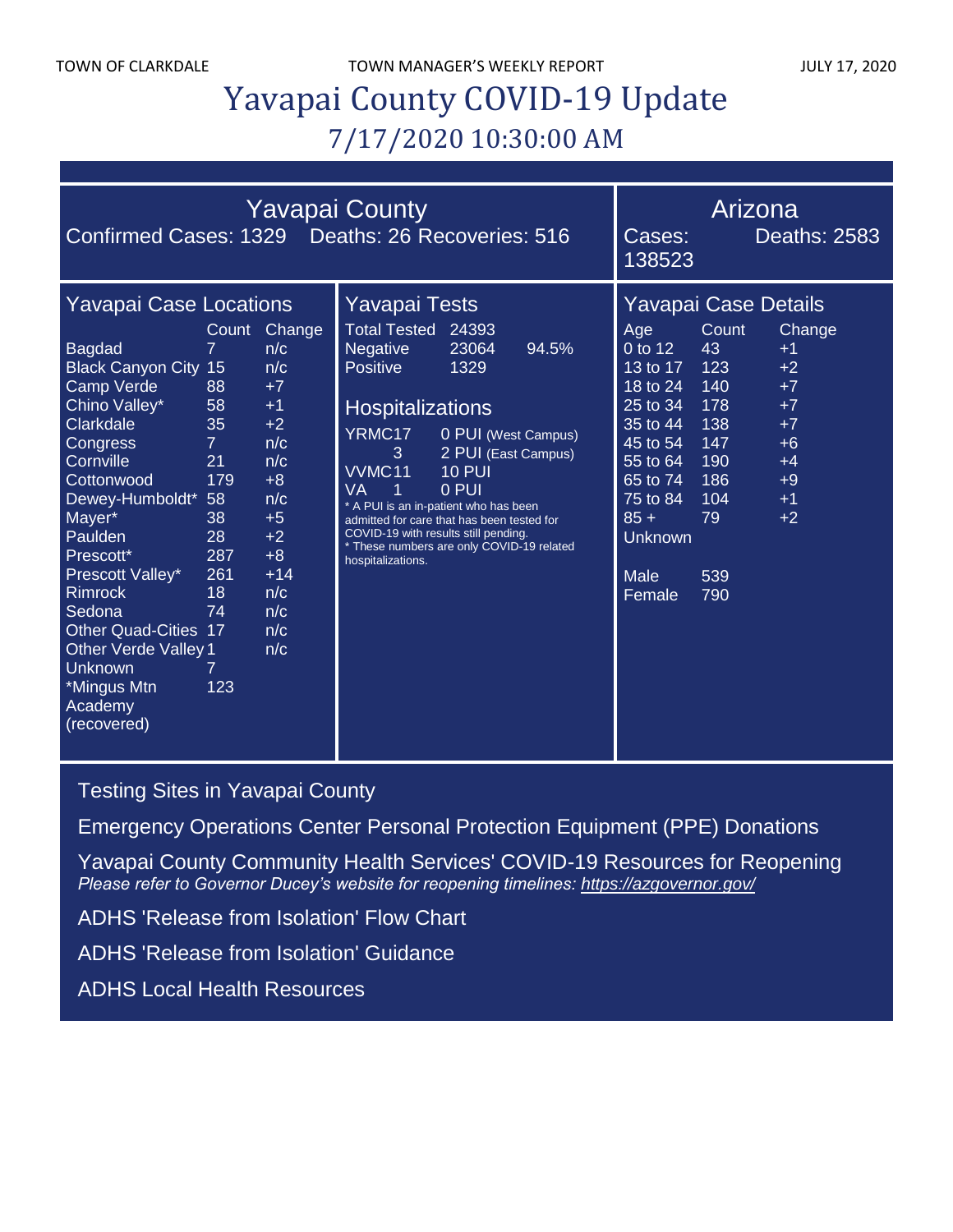#### *PARKS & RECREATION DEPARTMENT UPDATES*

Parks and Recreation Event, Program and Activity Reports –

- The Town of Clarkdale is seeking volunteers who are interested in TRAILS! Our recent Parks & Recreation survey identified trails as a favorite recreational opportunity in Clarkdale. We are hoping to find a core group of dedicated volunteers who will help us maintain the Town of Clarkdale trails system. Our Volunteer Trails Crew will be assisting with basic trail maintenance, e.g., litter pickup, minor pruning, etc. The volunteer crew would report to the Town when trails need more significant work (e.g., tree down over the trail, trail washed out, etc.). No previous trail building experience is required! These efforts will enhance the enjoyment and safety of Clarkdale's trails for many residents. Please respond to this email if you are interested or call 928-639-2460.
- Staff is in the process of working with PD and PW to determine if a volunteer Eyes & Ears Park Watch program would be helpful in preserving Clarkdale parks as safe and maintained public places.

Past issues in parks like the following have made us look for possible solutions as preventative measures:

- o Vandalism at Centerville Park
- o Suspicious activity reported at Centerville Park and Town Park
- o Water leak at Town Park
- o Bathroom concerns reported in past

## Verde River @ Clarkdale –

- Staff (Chief Taylor, Jen Julian, Tracie Hlavinka, Joni Westcott) conducted a review of traffic flow patterns and assessed parking at Lower TAPCO RAP's, both commercial and private launches, to determine the need for additional signage and barriers that will better guide the public. New signage will be placed for safety and will provide backup to the message that ambassadors are consistently having to communicate to the public. Issues have been reported on the following:
	- ➢ Public is parking in Commercial Launch area for unloading which creates a problem when outfitters arrive to unload their boats and customers.
	- $\triangleright$  Public is parking in the lower picnic area that is only available for those with handicap accessibility requirements.
	- $\triangleright$  Traffic patterns are irregular and unsafe.
	- $\triangleright$  The public launch is not large enough to accommodate the number of folks trying to get into the river. Plans to increase this launch area are underway.

## Liaison Reports on Partner Agencies –

• Attended CHSM monthly board meeting. They would like to do a virtual tour video of the facility and will reach out to staff to schedule.

## Social Media –

Social Media Posts: 7/15/20 - Road Work – Traffic Delay 7/13/20 - Design Review Board Special meeting announcement 7/10/20 - Clarkdale Jerome School update 7/10/20 - Message from the Mayor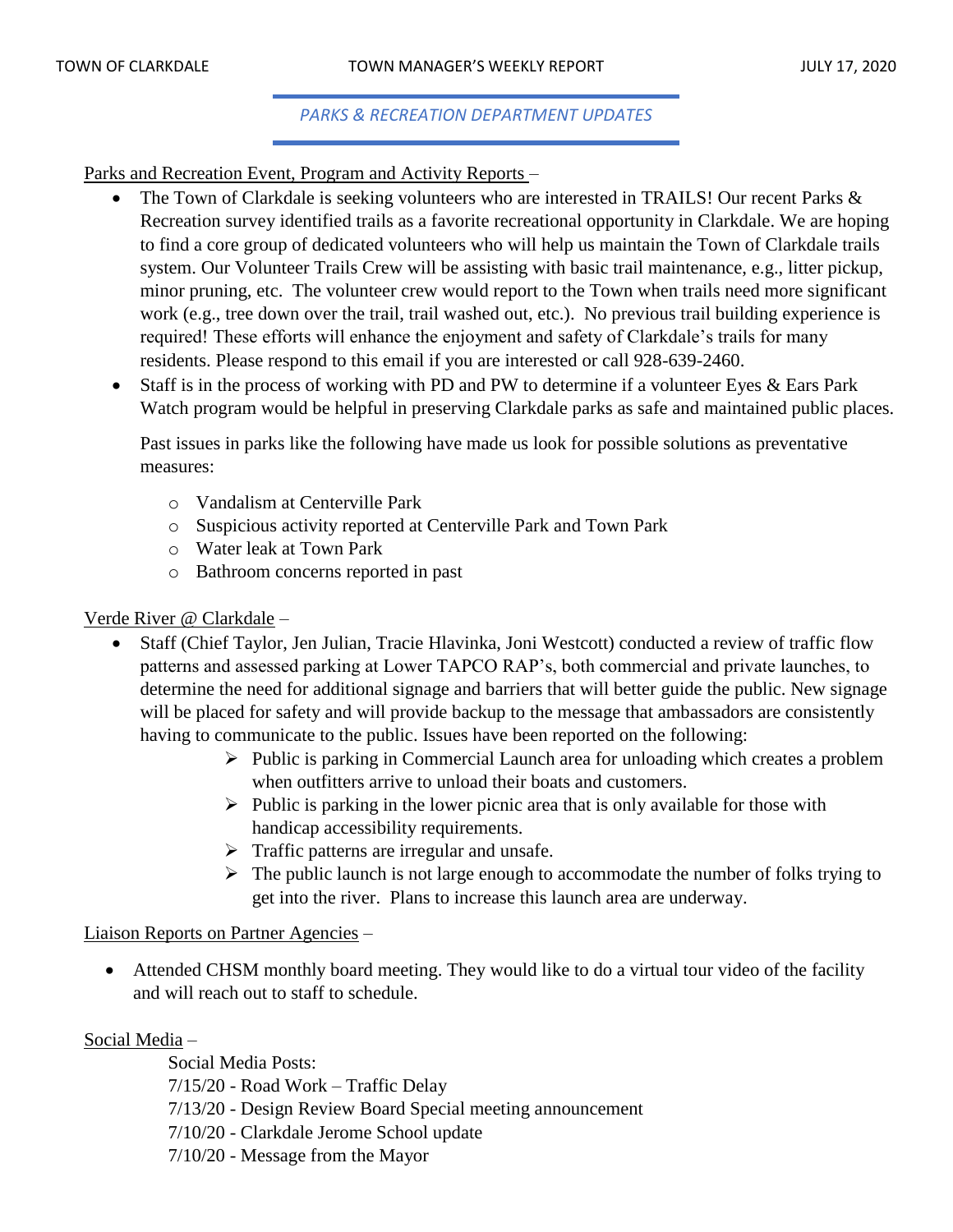# *COMMUNITY DEVELOPMENT DEPARTMENT UPDATES*

- Historic Preservation Committee (HPC) This is on the Town Council Agenda for July  $28^{th}$ . We have four of five commissioners that meet the minimum requirements for appointment, including two (2) with professional experience in Planning.
- Trails Staff will be meeting with an AZ State Parks representative next week to share plans for expanding Clarkdale's trails and discuss grant opportunities.
- General Plan Commission The July 21st meeting will discuss Land Use Designations and Circulation.
- Code Enforcement No new complaints reported this week.

| <b>ITEM</b>              | <b>DETAILS</b>                                 | <b>FEE</b> |
|--------------------------|------------------------------------------------|------------|
| <b>BUSINESS LICENSES</b> | 00193 - MINGUS ELECTRIC INC                    | \$30.00    |
|                          | 00608 - PS ELECTRIC INC                        | \$30.00    |
|                          | 00234 - SOURCEWORK                             | \$30.00    |
|                          | 00697 - LUECON                                 | \$30.00    |
| <b>BUILDING PERMITS</b>  | 092708 - PATIO COVER / 1860 OLD JEROME HWY     | \$50.00    |
|                          | 092703 - NEW ELECTRIC / 561 LINCOLN DR.        | \$150.00   |
|                          | 092706 - PATIO COVER / 2060 WINDY ST           | \$84.00    |
|                          | 092705 - NEW CONSTRUCTION / 282 LAUGHHING HILL |            |
|                          | DR                                             | \$2,074.40 |
|                          | 092696 - NEW CONSTRUCTION / 1930 NORTHSTAR DR  | \$1,671.60 |
|                          |                                                | \$4,150.00 |

## **Weekly Cash Report**

## *POLICE DEPARTMENT UPDATES*

#### **Major incidents reported to the department for the week of 7/8 through 7/14/20:**

- 7/8/20 A resident reported child molestation which occurred 30 years ago in another state to Officer Godina. He gave the victim contact information for reporting the crime in the correct jurisdiction.
- 7/8/20 A resident of Lower Clarkdale reported the theft of campaign signs from his yard to Officer Guth. There are no suspects or leads.
- 7/9/20 Officer Godina received a report of sexual misconduct of a child by a sibling (also a juvenile). Following an interview, Officer Godina arrested the juvenile and transported the suspect to Juvenile Justice Center in Prescott. Sgt. Smith accompanied the victim to a forensic interview in Prescott Valley. The victim is uninjured. Sgt. Candelaria also assisted.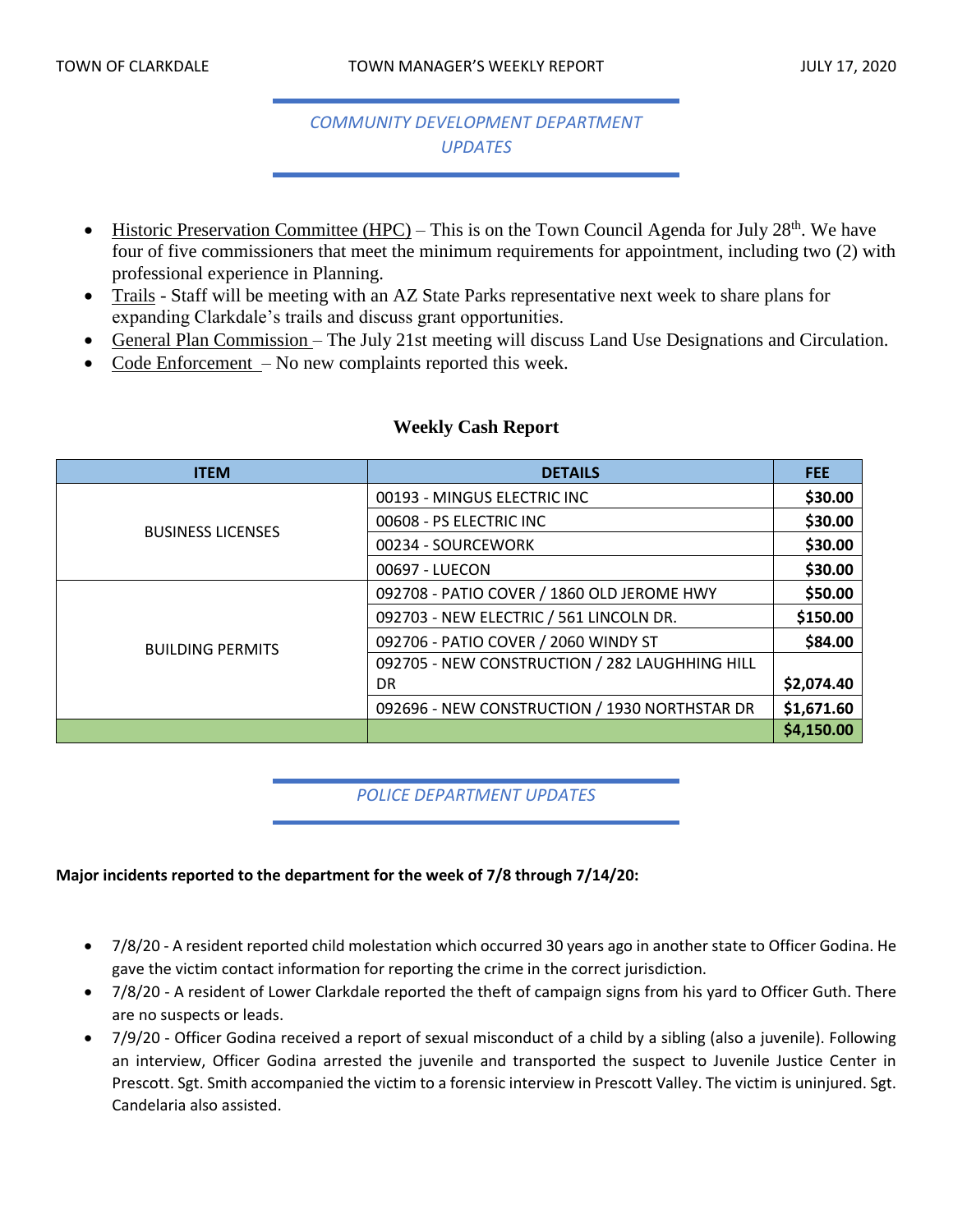#### TOWN OF CLARKDALE TOWN MANAGER'S WEEKLY REPORT TOWN OF CLARKDALE

- 7/10/20 Officer Deming responded to the Clarkdale Reservation for an intoxicated individual cutting himself. The individual was barricaded inside the house. Officer Deming and a Jerome officer were able to convince the subject to come out and receive first aid. They continued to hold the scene until Yavapai Apache PD arrived.
- 7/10/20 Officer Godina was called out at 4:00 a.m. for suicidal threats by a juvenile. Spectrum Mobile Crisis team responded and took over.
- 7/11/20 Officer Deming assisted Cottonwood PD and Camp Verde Marshal's Office by responding to the VVMC emergency room for safety when a domestic violence suspect was brought in from Camp Verde. The suspect was taken into custody following a Camp Verde SWAT incident.
- 7/14/20 Officer Lohman received a report of shots fired in Upper Clarkdale and on the Clarkdale Reservation. He and YAPD searched but were unable to locate anyone.

## Calls at the RAPS

There were no calls for service at the RAPs, but officers continue to patrol the RAPs regularly, especially on the weekends, to support the Verde River Ambassadors.

Notable Events

- 7/12/20 Congratulations to Officer Ryun Deming, who passed his one-year probation. If you haven't met Ryun yet, it's because he's still waiting for his chance to work day shift!
- 7/14/20 Nonsworn Supervisor Jen Julian attended a virtual meeting of the Arizona Law Enforcement Accreditation Program to hear about new standards for accreditation added in Arizona following the recent presidential executive order on police reform.

| <b>Total Calls</b>                           | 26 |
|----------------------------------------------|----|
| <b>Calls Criminal in Nature</b>              | 2  |
| <b>Traffic Stops</b>                         | 6  |
| Citations                                    | 2  |
| Warnings                                     |    |
| $Citations - non-traffic$                    |    |
| <b>Requests for Citizen Assistance</b>       | 5  |
| <b>Animal Problems</b>                       | 3  |
| Requests by Other Agencies<br>for Assistance | 2  |
| Responses to Calls at the RAPs               |    |
| <b>Domestic Violence Calls</b>               |    |

*PUBLIC WORKS/PUBLIC UTILITIES UPDATES*

- The work on Broadway is almost complete. Main Street and Broadway will get sealed Friday and the striping will take place before the end of July.
- The Portion of Old Jerome (from 89A to Lanny Lane) and a very small segment of Main street between 13th and 14th was chip sealed on Thursday and fog sealed on Friday. Striping will occur at the end of July.
- Grading along the shoulder of Clarkdale Parkway from 89A to Sunset Boulevard have been completed. Staff was not pleased with the final product and has contact the contractor to come back and make some repairs. You will also see temporary markings to depict the bicycle lanes.